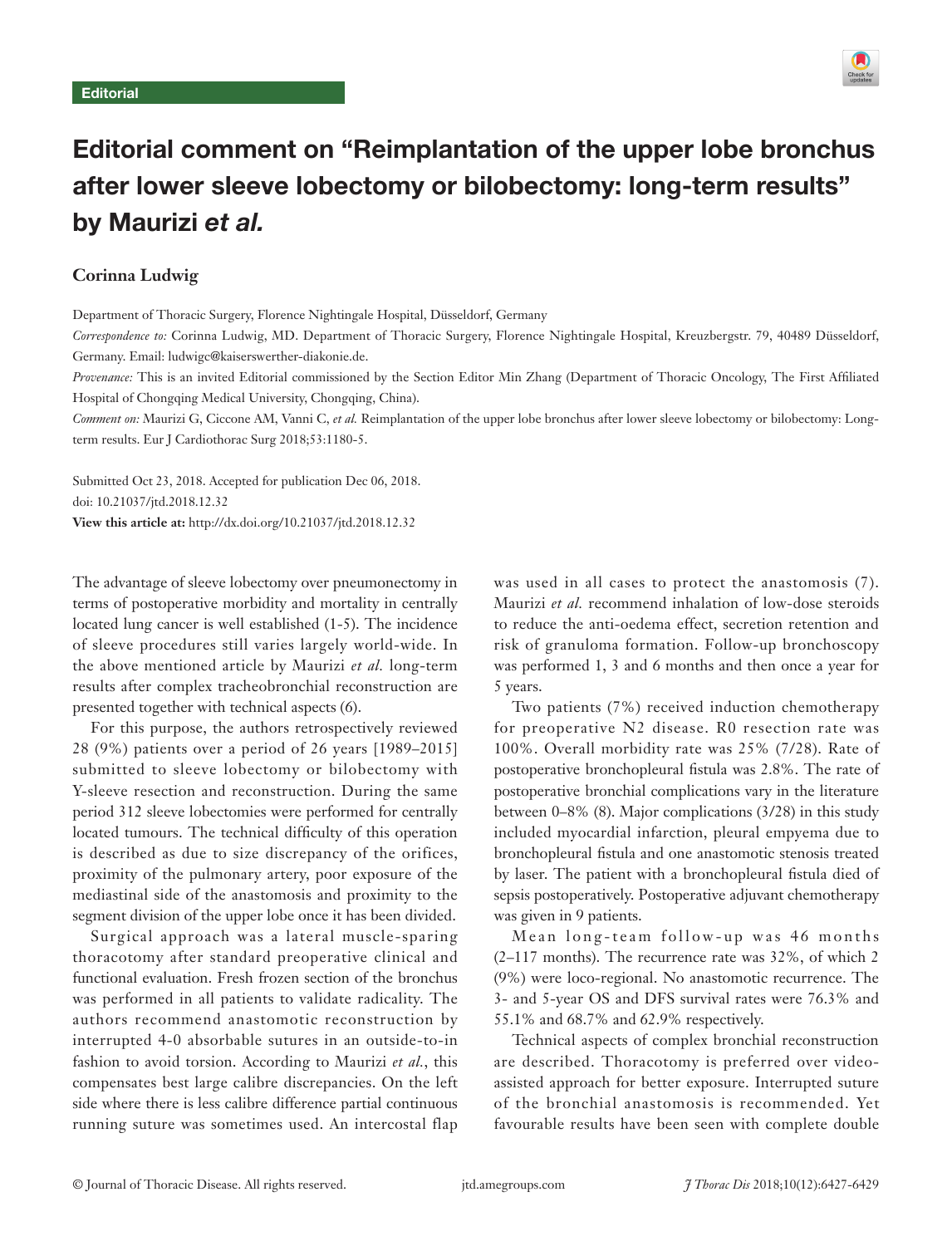armed continuous running suture of the anastomosis with absorbable material and minimally invasive approaches (9-12). Bronchial size discrepancy of the orifices can be adapted either over the whole bronchial circumference or by using the membranous portion of the bronchial circumference to adapt size difference. Surgical technique and protection of the anastomosis is an important issue (7,13). Some authors postulate that covering an anastomosis is unnecessary (8). Whereas others prefer protecting the anastomosis, especially after induction therapy (14). Bronchial healing can be supported by a tension free anastomosis (pericardial release), radical resection (R0), and avoiding bronchial infection for example with local inhalation of antibiotics (10). Maurizi *et al.* describe retention of secretion after Y-sleeve resection, but postoperative bronchoscopy regimen to assure bronchial healing is not documented (15).

Long-term results were excellent in stage I and II NSCLC, which confirms oncological reliability of this surgical procedure, especially as no local recurrence at the level of the bronchial reconstruction was observed. In stage III, the results were not as good but due to the small number of patients care must be taken with over interpretation.

In conclusion, even complex sleeve procedures should be considered whenever technically and oncologically feasible. Short- and long-term results plead in favour.

Finally, the limitations of the data used for the published paper by Maurizi *et al.* should be mentioned. These include the small sample size over a long period of time and the retrospective nature of the data.

## Acknowledgements

None.

#### **Footnote**

*Conflicts of Interest:* The author has no conflicts of interest to declare.

## **References**

1. Gómez-Caro A, Garcia S, Reguart N, et al. Determining the appropriate sleeve lobectomy versus pneumonectomy ratio in central non-small cell lung cancer patients: an audit of an aggressive policy of pneumonectomy avoidance. Eur J Cardiothorac Surg 2011;39:352-9.

- 2. Ferguson MK, Lehman AG. Sleeve lobectomy or pneumonectomy: optimal management strategy using decision analysis techniques. Ann Thorac Surg 2003;76:1782-8.
- 3. Deslauriers J, Gregoire J, Jacques LF, et al. Sleeve lobectomy versus pneumonectomy for lung cancer: a comparative analysis of survival and sites or recurrences. Ann Thorac Surg 2004;77:1152-6; discussion 1156.
- 4. Yoshino I, Yokoyama H, Yano T, et al. Comparison of the surgical results of lobectomy with bronchoplasty and pneumonectomy for lung cancer. J Surg Oncol 1997;64:32-5.
- 5. Ludwig C, Stoelben E, Olschewski M, et al. Comparison of morbidity, 30-day mortality, and long-term survival after pneumonectomy and sleeve lobectomy for non-small cell lung carcinoma. Ann Thorac Surg 2005;79:968-73.
- 6. Maurizi G, Ciccone AM, Vanni C, et al. Reimplantation of the upper lobe bronchus after lower sleeve lobectomy or bilobectomy: long-term results. Eur J Cardiothorac Surg 2018;53:1180-5.
- 7. Rendina EA, Venuta F, Ricci P, et al. Protection and revascularization of bronchial anastomoses by the intercostal pedicle flap. J Thorac Cardiovasc Surg 1994;107:1251-4.
- 8. Storelli E, Tutic M, Kestenholz P, et al. Sleeve resections with unprotected bronchial anastomoses are safe even after neoadjuvant therapy. Eur J Cardiothorac Surg 2012;42:77-81.
- 9. Aigner C, Jaksch P, Seebacher G, et al. Single running suture--the new standard technique for bronchial anastomoses in lung transplantation. Eur J Cardiothorac Surg 2003;23:488-93.
- 10. Ludwig C, Riedel R, Schnell J, et al. Inhalation with Tobramycin to improve healing of tracheobronchial reconstruction. Eur J Cardiothorac Surg 2009;35:797-800; discussion 800.
- 11. Ohata K, Zhang J, Ito S, et al. Thoracoscopic bronchoplasty using continuous sutures in complete monitor view. Ann Thorac Surg 2014;98:1132-3.
- 12. Huang J, Li S, Hao Z, et al. Complete video-assisted thoracoscopic surgery (VATS) bronchial sleeve lobectomy. J Thorac Dis 2016;8:553-74.
- 13. Venuta F, Diso D, Anile M, et al. Techniques of protection and revascularization of the bronchial anastomosis. J Thorac Dis 2016;8:S181-5.
- 14. Hollaus PH, Wilfing G, Wurnig PN, et al. Risk factors